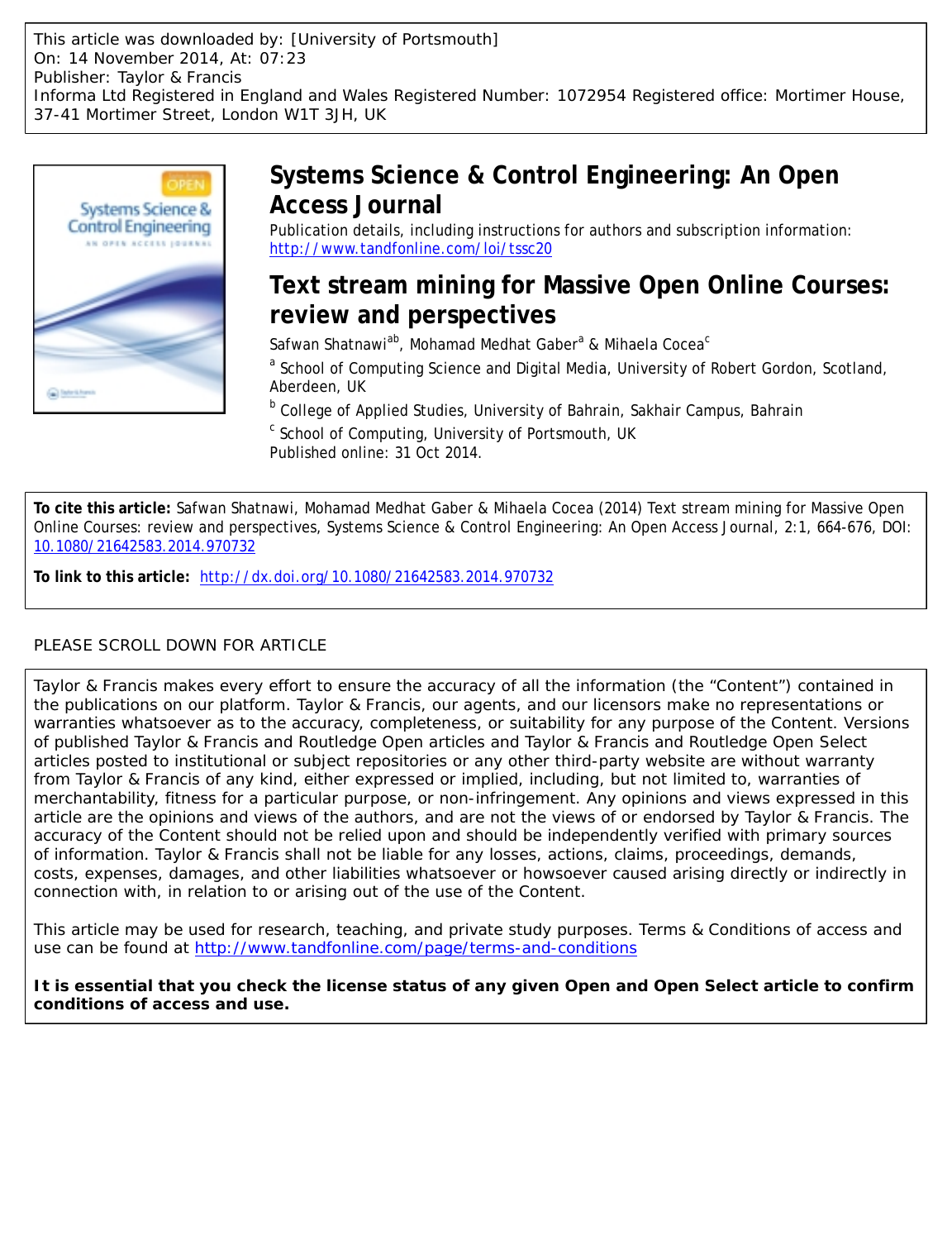

## **Text stream mining for Massive Open Online Courses: review and perspectives**

Safwan Shatnawi<sup>[a,](#page-1-0)b∗</sup>, Moh[a](#page-1-0)mad Medhat Gaber<sup>a</sup> and Mihaela Cocea<sup>c</sup>

<span id="page-1-0"></span>*aSchool of Computing Science and Digital Media, University of Robert Gordon, Scotland, Aberdeen, UK; bCollege of Applied Studies, University of Bahrain, Sakhair Campus, Bahrain; cSchool of Computing, University of Portsmouth, UK*

<span id="page-1-1"></span>(*Received 20 November 2013; final version received 25 September 2014*)

Massive Open Online Course (MOOC) systems have recently received significant recognition and are increasingly attracting the attention of education providers and educational researchers. MOOCs are neither precisely defined nor sufficiently researched in terms of their properties and usage. The large number of students enrolled in these courses can lead to insufficient feedback given to the students. A stream of student posts to courses' forums makes the problem even more difficult. Students'–MOOCs' interactions can be exploited using text mining techniques to enhance learning and personalise the learners' experience. In this paper, the open issues in MOOCs are outlined. Text mining and streaming text mining techniques which can contribute to the success of these systems are reviewed and some open issues in MOOC systems are addressed. Finally, our vision of an intelligent personalised MOOC feedback management system that we term *iMOOC* is outlined.

**Keywords:** data mining; artificial intelligence; intelligent systems

## **1. Introduction**

Evolution in computer hardware an[d](#page-1-2) software increases the amount of generated and stored data. This unbridled growth of data creates the need to reveal patterns in our business and scientific aspects. Statistical and machine learning techniques have been used to learn and discover hidden patterns in data sets. As a result, the data mining field emerged and flourished.

Data mining is defined as an automatic or semiautomatic analysis of substantial quantities of data stored in databases, text, or images to discover valid, useful, and understandable patterns. This in turn allows nontrivial prediction on unseen data [\(Liu](#page-12-0), [2007](#page-12-0); [Witten & Frank,](#page-13-0) [2005\)](#page-13-0). Most common tasks of data mining are classification, clustering, association rule mining, and sequential pattern mining [\(Liu](#page-12-0), [2007\)](#page-12-0).

Traditional data mining uses structured data found in relational databases, spreadsheets, or structured text files. However, due to the staggering volume of text documents and web pages, researchers started to apply traditional data mining techniques to web documents and text documents. As a result, the web and text mining fields emerged. Unlike traditional data mining, text mining and web mining deal with heterogeneous, unstructured, or semi-structured data [\(Liu](#page-12-0), [2007](#page-12-0)).

The advent of web forums, blogs, and social network sites, such as Facebook, MySpace, and Cyworld, allow users to interact with these sites and to send comments or feedback. As a large volume of users interact with these systems which generate massive volumes of continuous streaming data, researchers focus on stream mining and social network analysis and mining. In stream data massive volumes of continuous structured and unstructured data arri[ve at high speed and require real-time analysis \(](#page-12-1)Aggarwal, [2011;](#page-12-1) [Gaber, Zaslavsky, & Krishnaswamy](#page-12-2), [2005](#page-12-2)). Data stream processing has its own challenges such as a limited amount of memory and the fact that data points are accessed in the order they arrive, that is, random access to the data points is not all[owed \(](#page-12-3)O'Callaghan, Mishra, Meyerson, Guha, & Motwani, [2002\)](#page-12-3).

A significant number of e-learning systems do exist on the Internet. These systems benefited from findings and techniques of data mining and text mining, which led to the emergence of the educational data mining (EDM) field. EDM aims to provide better experiences to learners when they interact with these systems. The advent of e-learning 2.0 systems created new challenges for EDM. Social learning is adopted using social software such as blogs, forums, and wikis. These systems allow learners to engage in the teaching process; moreover, it allows learners to participate in peer grading which adds more challenges to the credibility of these systems.

In order to compete globally higher education institutions must improve their services to attract and maintain students. E-learning solutions are key parts in increasing and maintaining student interest, interactivity, and motivation. E-learning solutions aim to make learning more efficient. These systems strive to personalise learners'

<span id="page-1-2"></span><sup>∗</sup>Corresponding author. Email: [safwan.shatnawi@gmail.com](mailto:safwan.shatnawi@gmail.com)

c 2014 The Author(s). Published by Taylor & Francis.

This is an Open Access article distributed under the terms of the Creative Commons Attribution License [\(http://creativecommons.org/licenses/by/3.0\)](http://creativecommons.org/licenses/by/3.0), which permits unrestricted use, distribution, and reproduction in any medium, provided the original work is properly cited. The moral rights of the named author(s) have been asserted.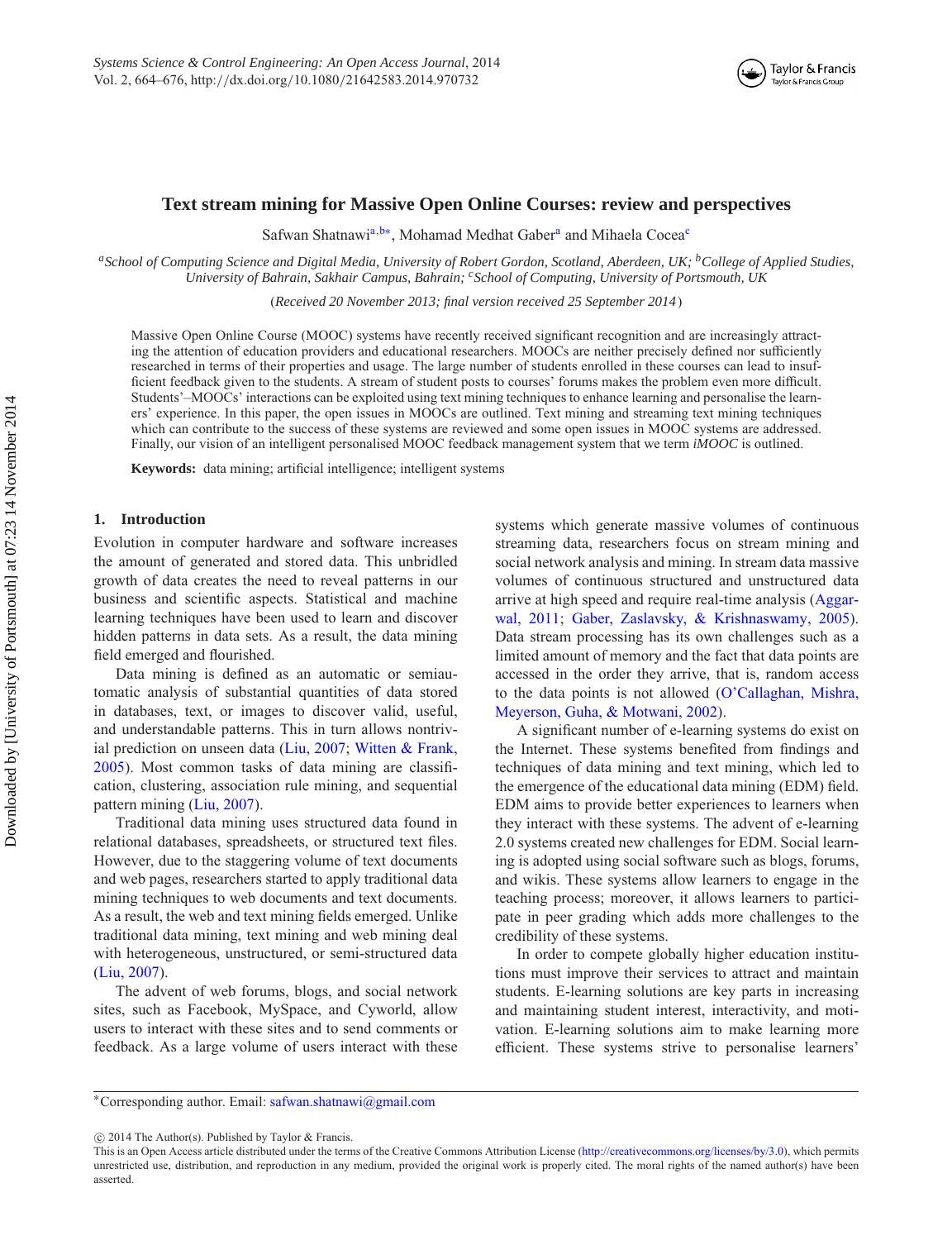interactions with e-learning systems which in turn motivate students and support institutions to achieve efficiency. To personalise learners' interactions, learners' behaviours are analysed to deeply understand learners and enhance the learning processes which are the main objectives of EDM.

The volume of learners enrolled in educational systems has dramatically increased from hundreds to thousands or even millions (Coursera for example). Each class has its own forums. Learners send massive volumes of comments, questions, or answers on a daily basis. E-learning systems that are scalable and open are called Massive Open Online Course (MOOCs) which allow a large number of learners to interact with these systems [\(Kop, Fournier, & Mak,](#page-12-4) [2011](#page-12-4)). This creates massive volumes of text stream where streaming data clustering can contribute to enhancing learners–educator/system interaction. Also, topic detection in streaming data can give a summary of what is going on in these systems. These techniques are the main components of our proposed system to manage MOOC systems. More details of our proposed system are given in Section [6.](#page-9-0)

E-learning systems that are scalable and open are called MOOCs which allow a large number of learners to interact with these systems [\(Kop et al.,](#page-12-4) [2011](#page-12-4)). This creates massive volumes of text stream where streaming data clustering can contribute to enhancing learners–educator/system interaction. Also topic detection in streaming data can give a summary of what is going on in these systems. These techniques are the main components of our proposed system to manage MOOC systems. More details of our proposed system are given in Section [6.](#page-9-0)

MOOCs are new phenomena in e-learning, which started in 2008. Currently, two types of MOOCs can be distinguished: cMOOCs and xMOOCs. The former represents the early style of MOOCs which is based on connectivisim and networking, while the latter, that is, xMOOCs, belongs to the behaviouristic learning approaches. The latter has been adopted by prestigious institutions such as MIT and Stanford. MOOCs share many features with traditional e-learning systems, however, they have their own characteristics which are that they are free, open access, and set no upper limit to the number of enrolled learners [\(Daniel](#page-12-5), [2012\)](#page-12-5). The large volume of learners participating in MOOCs generates a massive volume of stream text that cannot be handled by a small group of academics. Therefore, a need arises to develop new or to tailor existing stream techniques to manage stream data in MOOCs.

Clustering, as aforementioned, is one of the data mining tasks. It is defined as the process of grouping data instances based on a defined proximity function. Data instances are also referred to as data objects or data points. Different types of clustering algorithms can be used to cluster data instances. We can classify these algorithms as partitioning, overlapping, subspace, and hierarchical algorithms [\(Liu,](#page-12-0) [2007](#page-12-0)). While clustering offline data instances almost reached a stable state, clustering stream data is still a challenging and prominent topic because streaming data needs to deal with continuous events happening rapidly. Time, memory, and large volume constraints contribute to th[e](#page-12-6) [challenge](#page-12-6) [of](#page-12-6) [clustering](#page-12-6) [stream](#page-12-6) [data](#page-12-6) [\(](#page-12-6)Liu, Cai, Yin, & Fu, [2008\)](#page-12-6).

In this research we give an overview of MOOCs and the challenges their features present for learning and personalisation. Subsequently, we present a systematic review of data mining algorithms which can be used to process learners' streaming forum posts, automate assessment evaluations for massive volumes of learners, and provide online feedback to learners. Using preset content in e-learning systems is another objective of this research. We aim to utilise text/stream clustering, data mining, and machine learning theories and techniques to achieve these objectives.

The remaining of this paper is organised as follows. Section [2](#page-2-0) describes MOOCs and their features. Section [3](#page-3-0) gives an overview of the text mining field, while Section [4](#page-4-0) describes the state-of-the-art algorithms in text mining. Topic detection is presented in Section [5.](#page-7-0) Section [6](#page-9-0) presents our proposed system architecture for managing MOOCs' feedback, and, finally, Section [7](#page-11-0) summarises the paper and outlines directions for future work.

## <span id="page-2-0"></span>**2. Massive Online Open Courses**

MOOCs are new phenomena in the higher education field. Despite attracting a great deal of attention in the last couple of years, there is very little research into the various aspects of MOOCs and their usage. In this section, MOOCs are described in detail and their features are outlined. Moreover, potential areas for research in MOOCs and the associated research challenges are discussed.

The development of MOOCs has its roots back to 2001–2002 when William and Flora Hewlett founded the Carnegie Mellon University Open Learning Initiative and the MIT Open Courseware project, which freely offered course materials from these institutions online under Creative Commons licenses [\(Open Learning Initiative,](#page-13-1) [2013\)](#page-13-1). The term MOOC was coined by David Cormier and Bryan Alexander at the University of Manitoba in 2008. In 2012, Edx which is a joint project between Harvard and MIT was established to offer open courses online; Udacity and Coursera also appeared in 2012. Currently, more institutions started offering MOOCs.

MOOCs have similarities to an ordinary course, such as a predefined timeline and a weekly breakdown of topics. However, MOOCs have no fees, no prerequisites other than Internet access, no predefined expectations for participation, and generally no accreditation, that is, no credit or certificate offered for completion.

MOOCs have become a hot topic in higher education. E-learning and distance learning are well-known concepts in the educational field. In addition, the use of technology, such as radio and TV broadcasting, and the Internet,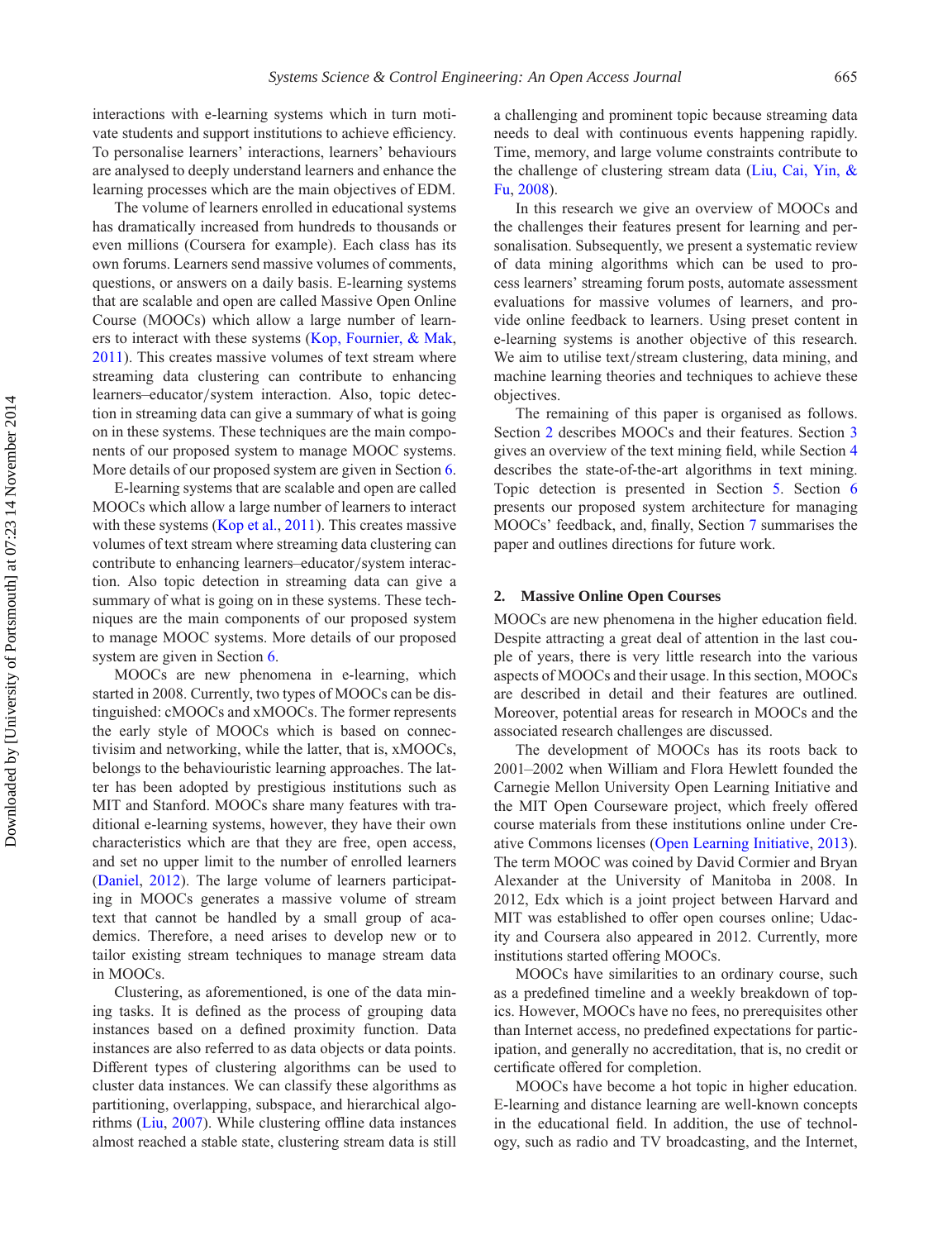has been practised for some time. However, MOOCs are different in many aspects. Two of the most important characteristics are that MOOCs are free, that is, institutions offer courses with no tuition fees, and that they are open, that is, students can enrol with no prerequisite. The success of MOOCs is due to its adoption by prestigious institutions, offering opportunities to make education accessible and affordable, and to the availability of the Internet, tablets, and smart phones. As a result, we have the massiveness feature of MOOCs.

Higher education has many challenges. Among these challenges are access, cost, and quality. MOOCs addressed and successfully resolved the access and cost challenges. However, the third challenge, which is quality, is the major controversial topic [\(Mazoue,](#page-12-7) [2013](#page-12-7)). Some higher education researchers criticise the quality of MOOCs [\(Vardi,](#page-13-2) [2012\)](#page-13-2). Their view is that MOOCs lack a sophisticated learning architecture. In addition, they criticise the feedback and communication management in MOOCs. In current MOOC settings, instructors will not be able to interact with all students to answer their questions and comments. On the other hand, MOOCs support peer-to-peer interaction; however, this is not suitable for all types of courses [\(Mazoue](#page-12-7), [2013](#page-12-7)).

Educational researchers who support the new phenomenon, see it as a solution for higher education challenges and a victory of democracy in education. They believe that the findings and the results of EDM, intelligent tutoring systems, and analytical learning researches will contribute to the success of MOOCs and will enhance the communication and feedback management. Table [1](#page-3-1) summarises the advantages and limitations of MOOCs based on pro-/anti-MOOCs' perspectives [\(Cooper & Sahami,](#page-12-8) [2013;](#page-12-8) [Hyman](#page-12-9), [2012;](#page-12-9) [Kaczmarczyk](#page-12-10), [2013;](#page-12-10) [Mazoue,](#page-12-7) [2013](#page-12-7); [Vardi](#page-13-2), [2012\)](#page-13-2).

Table 1. Advantages and limitation of MOOCs.

<span id="page-3-1"></span>

| Advantages                                                                                                                                                  | Limitations                                                                      |
|-------------------------------------------------------------------------------------------------------------------------------------------------------------|----------------------------------------------------------------------------------|
| More effective than a professor<br>monologuing to a large class<br>It offers quizzes for retrieval<br>practice which is an<br>established method to improve | Inability of educators to<br>assess student learning<br>No accreditation         |
| learning<br>Open opportunities for millions<br>of people who cannot access<br>universities                                                                  | Validation and plagiarism                                                        |
| Provides global access to<br>education and can be<br>scheduled to work with family<br>and personal commitments                                              | Lack of in-depth<br>evaluation models to<br>evaluate projects and<br>assignments |
| Can be used as support materials<br>for face to face courses                                                                                                | Lack of effective<br>communication and<br>feedback                               |

## *2.1. iMOOCs*

As aforementioned, the MOOC concept is relatively new. It does not have standard abbreviations for its terminologies. Many researchers used some abbreviations to describe MOOCs or to describe frameworks and systems for managing MOOCs.

As a result, some abbreviations such as iMOOC are referred to as internal MOOC or interactive MOOC. Internal MOOCs are courses offered by institutions which are open to all students within these institutions. However, courses are not available for students outside these institutions. Politecnico di Milano and National University of Singapore are examples of these institutions.

On the other hand, interactive MOOC aims to add more interactivity to the MOOC to increase learners' engagement, as a result, overcoming high drop-out rates problem in earlier MOOC settings. Interactivity is achieved by adding real-world simulating objects, games, or other interactive objects. Interactive MOOCs are built around the virtual pedagogical model. The premises underlying this model are interaction, flexibility, individual centeredness, and digital inclusion [\(Breslow et al.](#page-12-11), [2013](#page-12-11); [Weller,](#page-13-3) [2011\)](#page-13-3).

Currently, we are not able to judge the correctness of any perspective due to the lack of in-depth educational research that is in favour of any of the aforementioned perspectives. However, in this paper, we advocate that the disadvantages of MOOCs can be addressed through data mining research. Therefore, we use the term iMOOC to stand for *intelligent MOOC*.

In particular, in this paper, we give an overview of data mining techniques that can contribute to solving the following questions:

- How can we reach the quality of individual tutoring with massiveness feature of MOOCs?
- How can we enhance the communication management between students and educators?
- How can we create a pedagogy that is structured and rich in feedback loops?

One of the most common criticisms of all MOOCs is the lack of direct student to professor communication. When a professor teaches hundreds of thousands of students, how does he communicate with them? When a student takes a MOOC, how does he reach out to his professor? We argue that communication and feedback in MOOCs can be improved by using data mining algorithms. In this paper, we give an overview of data mining algorithms that can be used to enhance the communication in the MOOCs between students and educators.

## <span id="page-3-0"></span>**3. Text mining**

As defined earlier, data mining aims to discover valid and useful information which allows nontrivial prediction.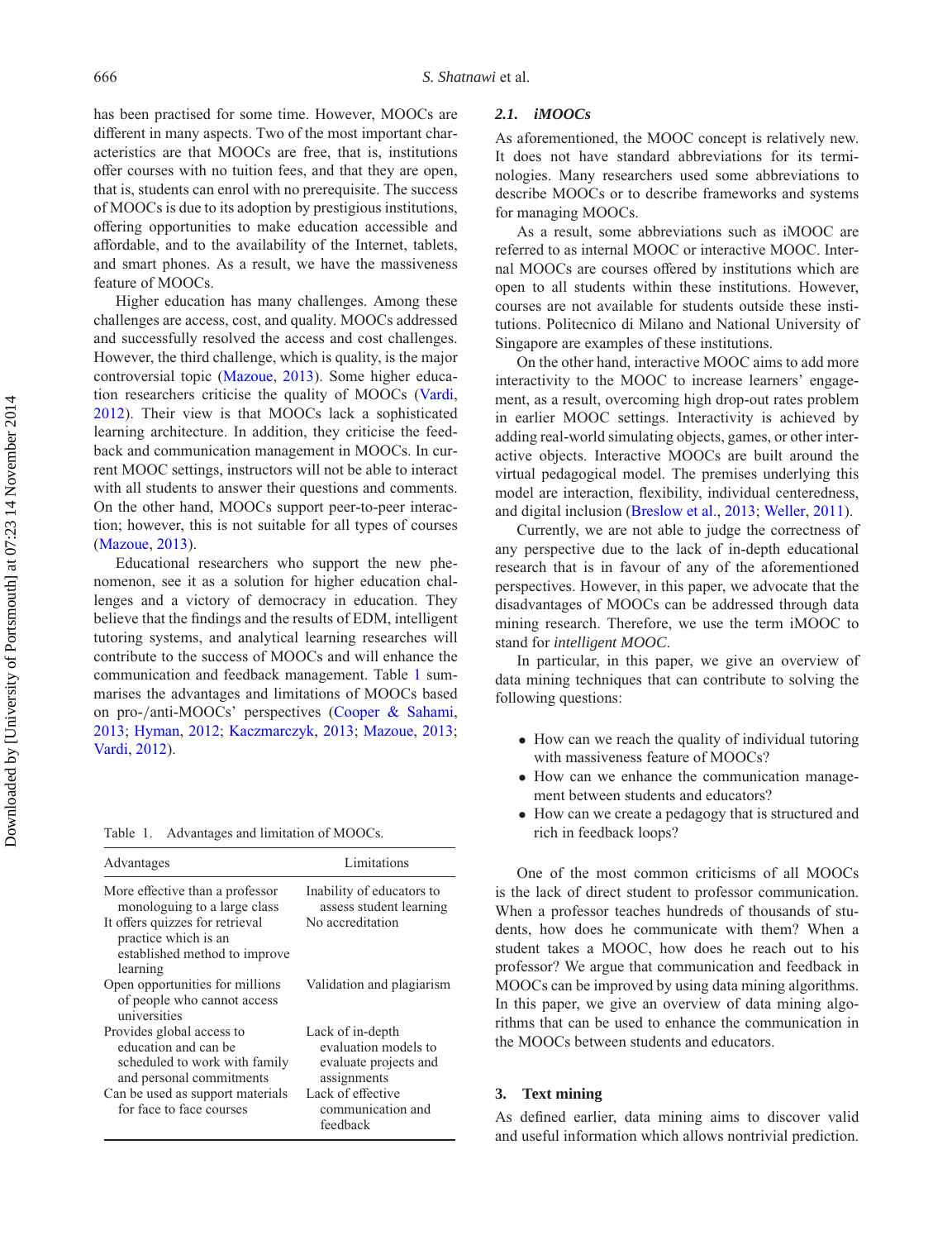Structured data can be easily mined, however, unstructured data mining such as text documents or stream text needs more intensive work before mining algorithms can be applied.

Many algorithms were introduced to mine text data which are information extraction, text summarisation, supervised learning, unsupervised learning, dimensionality reduction, transfer learning, probabilistic techniques, cross-lingual mining, and text stream mining [\(Liu,](#page-12-0) [2007](#page-12-0)).

In this section, we present methods that are related to mining text in MOOCs; these are unsupervised learning and streaming text mining.

Unsupervised learning methods do not require any manual labelling of the training data which is labourintensive work. Manual labelling of the training data is used in other algorithms such as supervised learning and information extraction algorithms. The commonly used methods in unsupervised learning algorithms are clustering and topic modelling [\(Aggarwal,](#page-12-12) [2012\)](#page-12-12).

Clustering is the process of grouping data instances based on similarity [\(Liu,](#page-12-0) [2007](#page-12-0)). Clustering methods were designed for quantitative and categorical data. However, general clustering algorithms such as k-means were developed to work with text data as well. Native clustering methods do not work effectively for text data since text data is sparse and has high dimensionality. Hence, text clustering requires designing text-specific clustering algorithms. On the other hand, topic modelling aims to overcome the computational inefficiency feature of text clustering.

Feature selection is the first step in text mining. This process is crucial to the quality of text mining methods. Noisy features must be eliminated before starting the clustering process. On the other hand, relevant features need to be identified. Various feature selection approaches were used in text mining such as frequency-based selection, term-strength selection, term contribution, and entropybased ranking. Another method in text preprocessing is feature transformation which aims to improve the quality of document representation. These methods include latent semantic indexing (LSI), non-matrix factorisation, and prob[abilistic latent semantic analysis \(PLSA\) \(](#page-12-13)Aggarwal & Zhai, [2012](#page-12-13)).

#### <span id="page-4-0"></span>**4. Text-clustering algorithms**

In this section, we provide an overview of the state-ofthe-art on text-clustering algorithms. Text documents are clustered based on a similarity function. Different similarity functions have been used in text clustering. A popular similarity function is cosine similarity. In addition, heuristic functions such as term frequency (TF), inverse document frequency, and document length normalisation have been [used to optimise similarity functions \(](#page-12-13)Aggar-wal & Zhai, [2012\)](#page-12-13). Probabilistic models of text represent text documents as probability distributions over words. In



<span id="page-4-1"></span>Figure 1. Dendogram of text documents.

these models, similarity is obtained according to a theoretic measure of information [\(Zhai,](#page-13-4) [2008\)](#page-13-4).

## *4.1. Agglomerated hierarchical algorithms*

Agglomerated hierarchical algorithms were used extensively in clustering quantitative and categorical data, and were later found to be also suitable for text data. Agglomerated clustering algorithms start with individual documents in the corpus as initial clusters, where each document represents a cluster. Subsequently, similar documents are merged in higher level clusters until all documents are grouped in one big cluster. This process is illustrated as a dendogram, such as the one in Figure [1.](#page-4-1)

According to [Murtagh & Contreras](#page-12-14) [\(2012\)](#page-12-14) hierarchical algorithms fall into three categories which are linkage and centroid, median, and minimum variance methods. Hierarchical linkage-based methods can be categorised in one of the fo[llowing three similarity approaches \(](#page-12-14)Murtagh & Contreras, [2012\)](#page-12-14):

- Two groups of clusters are merged if they have the least interconnecting dissimilarity among all other documents pairs which is called *single-linkage clustering*. It is an extremely efficient method for clustering text documents. However, it suffers from the drawback of chaining, a phenomenon in which incompatible documents are grouped in the same cluster. As a result, it can generate poor-quality clusters.
- Instead of clustering documents based on the maximum similarity among document pairs, clusters are obtained by computing the average similarity of all possible combinations of document pairs of the clusters, a method known as *group-average linkage clustering*. The more documents in the clusters are, the less efficient this method becomes; however, it generates better quality clusters.
- Two groups of clusters are merged based on the worst-case similarity between two pairs of documents. Although this method overrides the chaining phenomenon which exists in a single-linkage clustering method, it is computationally more expensive than the aforementioned linkage methods; this method is known as *complete-linkage clustering*.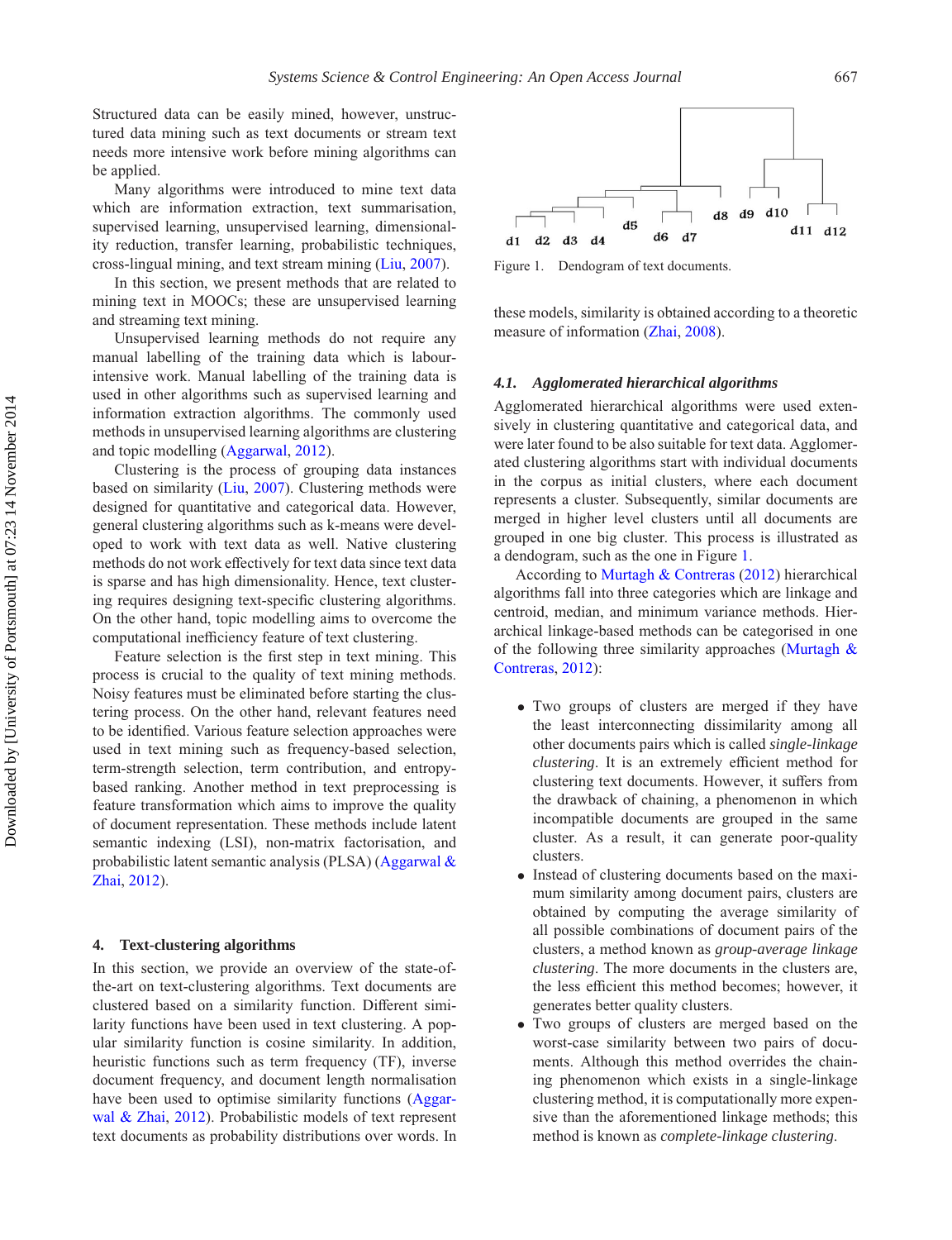

<span id="page-5-0"></span>Figure 2. Agglomerated document clustering. (a) Single-linkage document clustering and (b) complete-linkage document clustering.

Figure [2](#page-5-0) shows single-linkage clustering (a) and complete-linkage clustering (b). In the single-link method, the similarity between the upper two-point clusters is the distance between points d4 and d6 (the solid line). This similarity is greater<sup>[1](#page-12-15)</sup> than the single-link similarity of the two left two-point clusters, which is calculated as the distance between d4 and d3 (the dashed line).

On the other hand, the complete-link similarity of the upper two-point clusters is the distance between points d2 and d8 (the dashed line). This similarity is less than the complete-link similarity of the left two-point clusters, which is the distance between d3 and d4 (the solid line). In both single-link and complete-link clustering algorithms, we obtained two clusters; however, each cluster contains different document sets.

#### *4.2. Partitional clustering algorithms*

Partitional clustering methods create flat (one level) partitioning of the data points (text documents). These methods find all desired clusters at once. K-means and k-medoid are two of the most used algorithms with text data.

The former starts with a set of kernels documents not necessarily from the original corpus; each of these documents is used to build the cluster by assigning documents in the corpus to one of these kernels using closest similarity. In the next iteration, the original kernel is replaced by the centroid of the previously formed clusters. The algorithm is terminated when convergence is achieved.

In the latter, the kernels are selected from the original documents in the corpus and then the clusters are built around these kernels. Each document then is assigned to the closest kernel using average similarity of each document to its closest kernel. Iteratively the algorithm improves the kernels using randomised interchanges. An objective function is used to determine whether the interchange process improves the cluster or not in each iteration. Once a convergence is achieved the algorithm is finished.

Performance-wise, k-means generally outperforms kmedoids and generates better quality clusters, mainly because k-means requires fewer iterations to converge. Additionally, k-medoids works inefficiently with sparse data [\(Aggarwal & Zhai,](#page-12-13) [2012\)](#page-12-13). A variation of the k-means algorithm, called "bisecting" k-means, was also used with text docu[ments. A comparative study \(](#page-13-5)Steinbach, Karypis, & Kumar, [2000](#page-13-5)) found that bisecting k-means outperforms the original k-means algorithm and that it is as good as, or better than agglomerated clustering algorithms for variant evaluation measures.

Figure [3](#page-6-0) illustrated aspects of partitional clustering algorithms. In (a) clusters generated by the k-means algorithm are displayed, while (b) shows how the cluster centroid is changing after each iteration. μ*<sup>i</sup>* has been designated as the cluster centroid. The initial centroid is  $\mu_0$ , while after four iterations  $\mu_3$  is the new cluster centroid.

### *4.3. Hybrid text clustering*

Hierarchical clustering algorithms tend to be less efficient because they are computationally expensive; however, they tend to generate robust clusters. In contrast, partitioning algorithms are computationally efficient, but are less effective in terms of the quality of the generated clusters. Many attempts were introduced to improve both efficiency and effectiveness of text-clustering algorithms. It was proved that the initial selection of the seeds for the k-means algorithm significantly contributes to the quality of the generated clusters. As a result, many hybrid algorithms [\(Cutting, Karger, Pedersen, & Tukey](#page-12-16)[,](#page-12-17) [1992](#page-12-16); Luo, Li, & Chung, [2009](#page-12-17)) attempted to find good initial seeds for the k-means algorithm. Others [\(Cutting et al.](#page-12-16), [1992\)](#page-12-16) proposed algorithms to refine cluster centroids, claiming that this refinement will enhance the effectiveness of the generated clusters. In the following, we overview the algorithms with the most significant improvements.

The clustering algorithm proposed in [Cutting et al.](#page-12-16) [\(1992](#page-12-16)) starts by finding good initial seeds for the k-means algorithm. This is achieved by implementing two methods which are *buckshot and fractionation* as they called in [Cutting et al.](#page-12-16) [\(1992\)](#page-12-16).

The former randomly selects  $\sqrt{kn}$  documents, where *k* is the number of desired clusters and *n* is the number of documents in the corpus. Next, an agglomerated algorithm is used to cluster this subgroup into *k* clusters, where the centroid of each cluster forms a seed for the k-means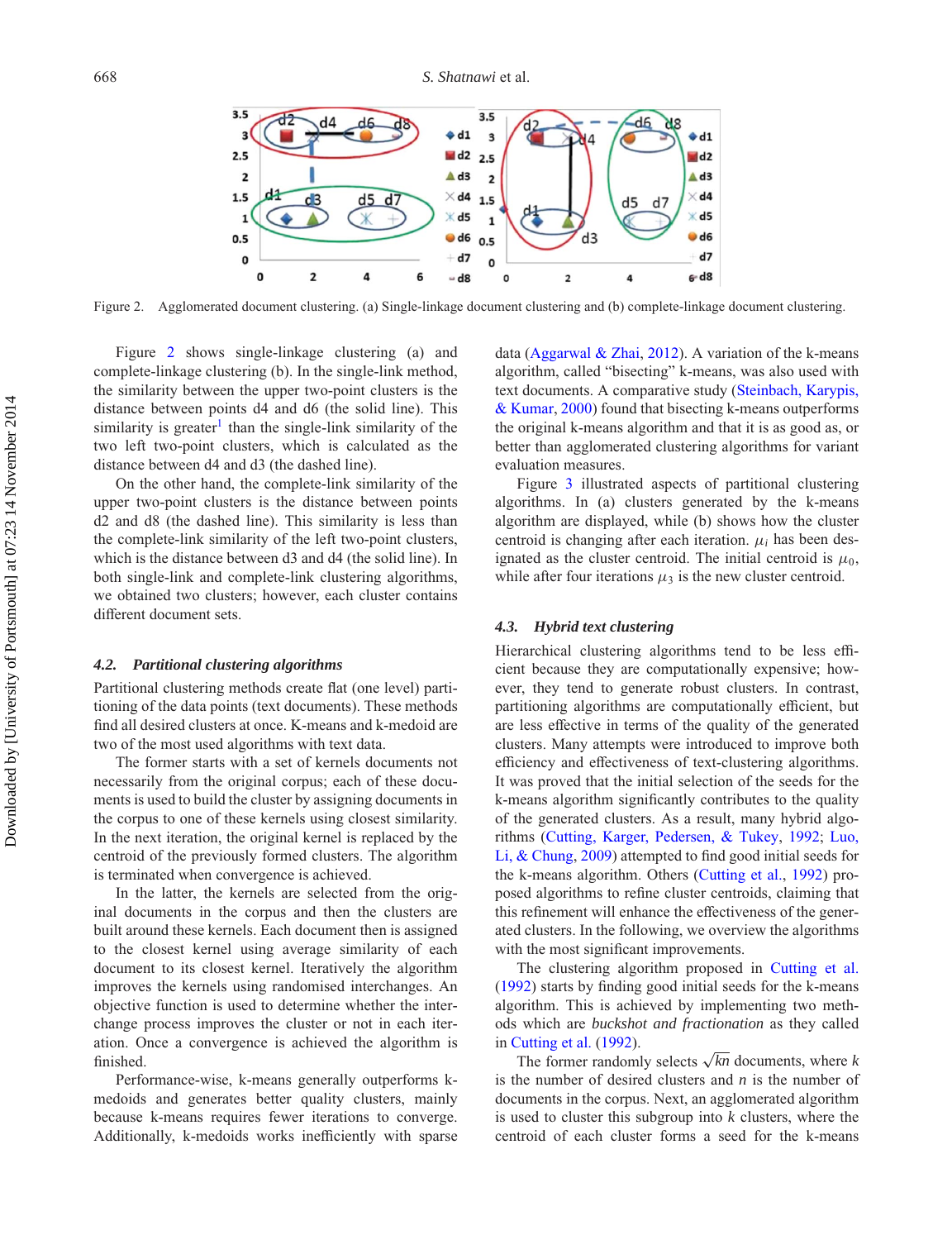

<span id="page-6-0"></span>Figure 3. Partitional document clustering. (a) Clusters generated by k-means and (b) cluster-generating process.

algorithm. Multiple runs of this algorithm against the same corpus will not generate the same partitions. However, in practice, [Cutting et al.](#page-12-16) [\(1992](#page-12-16)) found that multiple runs gave qualitatively similar partitions.

The latter brakes the corpus into fixed size groups, each with the size of  $n/m$ , where  $m > k$ . Next, an agglomerated algorithm will produce *z* clusters for each group. As a result, we will have  $z \times m$  clusters. Each cluster is considered as an individual document by merging all documents in that cluster. This process is repeated until *k* clusters are obtained. These form the seeds for the k-means algorithm, where every document is assigned to the nearest cluster and the cluster centroid is modified after assigning the document to the cluster. As a result, the new centroid replaces the old one and is used as a seed in the next iteration.

## *4.4. Frequent term-based text clustering*

One of the main challenges for text clustering is the large dimensionality of the document vector space. Frequent term-based clustering (FTC) methods cluster documents based on a subset of frequent terms, instead of the whole terms in the collection. The frequent item set is obtained from association rule mining. There are many algorithms for thi[s purpose; more details can be found in](#page-12-18) Agrawal  $\&$ Srikant [\(1994\)](#page-12-18), [Han, Pei, & Yin](#page-12-19) [\(2000](#page-12-19)), and [Zaki](#page-13-6) [\(2000](#page-13-6)).

FTC algorithms consider each selected subset of frequent term sets as cluster descriptions, while the documents covering the subsets of frequent terms represent the cluster itself.

Two types of algorithms for text clustering based on frequent terms can be distinguished [\(Beil, Ester, & Xu,](#page-12-20) [2002](#page-12-20)): FTC and hierarchical frequent term-based clustering (HFTC).

The former is a bottom-up flat clustering algorithm which starts with an empty set of clusters. In every iteration, it selects one of the cluster descriptions (one set of frequent term sets) that have a minimum overlap with other clusters. The selected set will be removed from the database and the documents covering it are also removed from the document collection. The algorithm ends when all documents in the collection are clustered. This approach generates clusters with no overlap.

The latter algorithm exploits the monotonicity property of the frequent item set where all  $k - 1$  subsets of frequent *k*-terms are also frequent. It starts with one big cluster containing all documents. In the next iteration, it clusters the documents based on frequent 1-term sets. Then, it uses 2-terms sets and continues until no more frequent *k*-terms exist. The clusters generated by this algorithm are overlapped.

## *4.5. Graph-based text clustering*

Using the graph model for clustering dates as far back as 1959 [\(Augustson & Minker](#page-12-21), [1970](#page-12-21)). In graph-based models, the maximum complete subgraph of a graph is defined as a cluster.

In [Dhillon](#page-12-22) [\(2001](#page-12-22)), a method to cluster text documents and words also known as co-clustering was introduced based on a bipartite graph structure. Documents and words represent vertices, while *E* is the set of edges between documents and words. In this structure there are no edges between words, nor between documents; only document to word edges exist. Edges are positively weighted, where the weights represent the word frequency in a document. To cluster documents, a cut function is defined for partition vertex set *V*: cut( $v_1, v_2$ ) =  $\sum_{i \in v_1, j \in v_2} M_{ij}$ .

Finding the minimum cut for set  $V$  is an nondeterministic polynomial (NP) complete problem. However, heuristic methods such as *spectral graph bipartitioning* can be used to solve this problem. As a result, *V* is partitioned into two nearly equally sized subsets *V*<sup>∗</sup> <sup>1</sup> and *V*<sup>∗</sup> <sup>2</sup> and this will give the document clusters. Word clustering is obtained by assigning words to the greatest edge weight connected document and simultaneously performs the k-means algorithm to obtain the bipartition.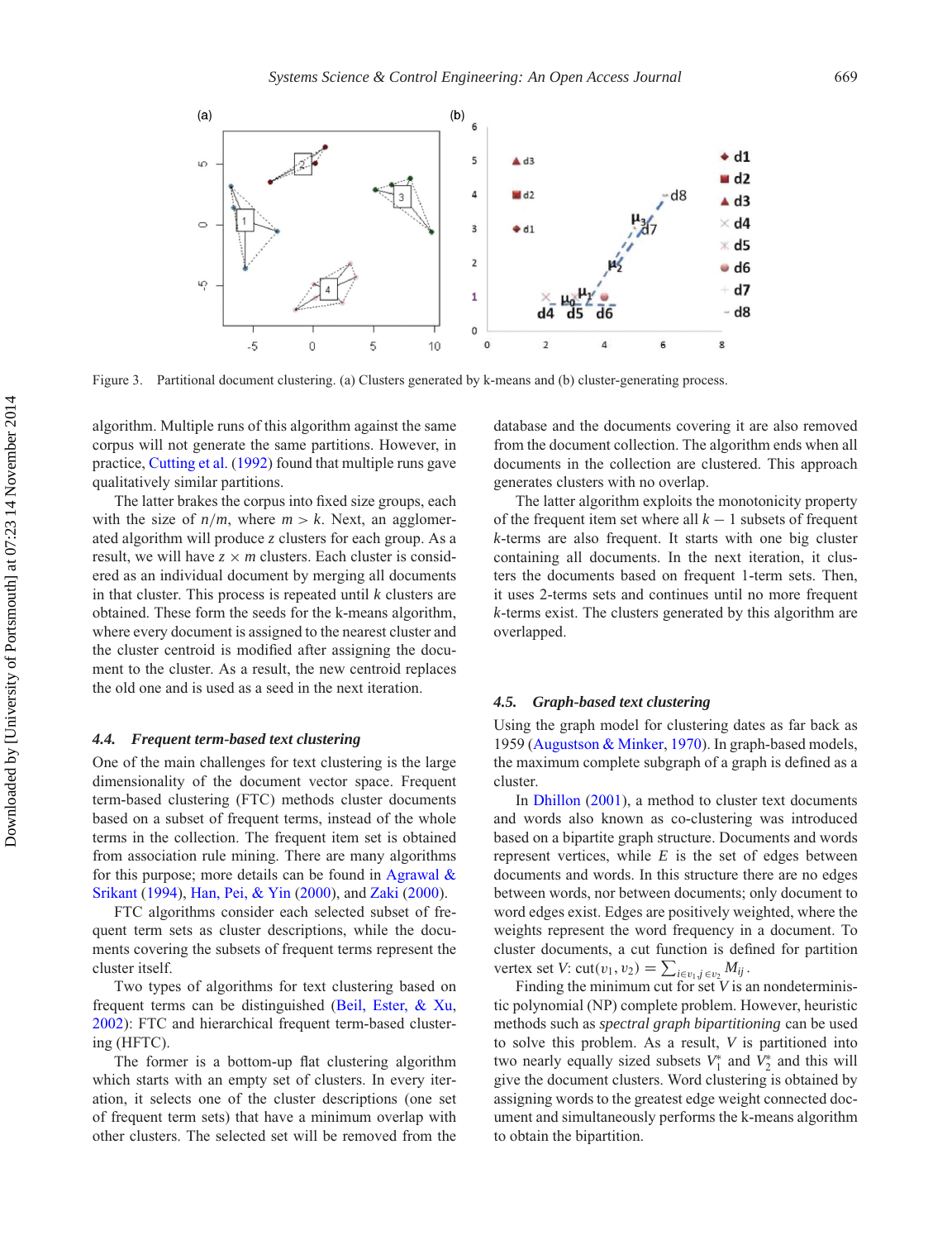Another graph-based approach was introduced in [Aslam, Pelekhov, & Rus](#page-12-23) [\(2006\)](#page-12-23), where they represented the documents in the corpus using a similarity graph *G*. The cosine similarity between documents is calculated and a set of weights *E* is obtained for the document set *D*. For each edge between documents  $d_i, d_j \in D$  the weight  $e_{ij} \in E$  represents the similarity value.

Unlike the work in [Dhillon](#page-12-22) [\(2001](#page-12-22)) where edges exist between words and documents only, in [Aslam et al.](#page-12-23) [\(2006\)](#page-12-23) edges exist between documents only. A similarity ratio  $\sigma$ is set which represents the minimum threshold, that is, all edges under  $\sigma$  are ignored. Given the  $G_{\sigma}$  subgraph the highest similarity edge is set as the centre of the cluster (star as called in their work). All connected vertices (satellites) to this star form a cluster. The similarity between a star and its satellites is guaranteed, however, similarities between satellites are not guaranteed. Although similarity between satellites has not been proven mathematically, the authors claimed that experimental results show similarities among the satellites.

The Neighbours-based clustering algorithm is also a graph-based algorithm proposed in [Luo et al.](#page-12-17) [\(2009\)](#page-12-17) to select well-separated initial seeds for the k-means algorithm based on pairwise similarity value, link function value, and number of neighbours of documents in the corpus. It uses a new similarity function for assigning documents to the nearest centroid. Finally, a heuristic function selects the candidate cluster to be split for bisecting k-means.

The first step in this algorithm is to find similarities between pairs of documents  $(d_i, d_j)$ , for all document pairs in the corpus using cosine similarity. If the similarity value is above the given  $\theta$  specified by the user, then the pairs of the documents  $(d_i, d_j)$  are considered neighbours. The similarity information is represented using  $n \times n$  matrix *M*, where *n* is the number of documents in the corpus. Each value in this matrix is represented using binary representation where 1 in  $M[i, j]$  means that documents  $d_i$  and  $d_j$  are neighbours and 0 otherwise. The number of neighbours for document *d<sub>i</sub>* denoted by  $N(d_i)$  is  $\sum_{j=1}^{n} M[i, j]$ .

The second function is the link function of document pairs  $(d_i, d_j)$  which is the number of common neighbours between  $d_i$  and  $d_j$ . They calculate the value of the link function by multiplying the *i*th row by the *j* th col which is denoted by  $\text{link}(d_i, d_j) = \sum_{m=1}^n M[i, m] \cdot M[m, j]$ . The value of this function is proportionally related to the probability of *di* and *dj* belonging to the same cluster.

Next, the algorithm finds candidate seeds for the kmeans algorithm by selecting  $(k + p)$  documents as candidate seeds set  $S_c$ , where  $k$  is the number of desired seeds and *p* any extra number of documents specified by the user. The set of candidate seeds is selected from the first minimum  $(k+p)N(d_i)$  value documents. After that the algorithm finds similarity and link values for all document pairs combinations in  $S_c$ . Based on these values, it calculates the *rank*<sub>cos</sub> and *rank*link for every pair of documents.

The sum of the *rank*<sub>cos</sub> and *rank*<sub>link</sub> gives the *rank*<sub>total</sub> value.

## *4.6. Other clustering methods*

The winnowing-based text-clustering algorithm was introduced by [Schleimer](#page-12-24) [\(2003\)](#page-12-24) to find a similar text across documents to detect copy or plagiarism in research and student papers. The algorithm divides the document into *k*-gram substrings where the *k* value is specified by the user. Each *k*-substring is called hash. Some subsets of these hashes will be selected to represent the document fingerprint. When two or more documents share one or more fingerprints, they are considered similar. Based on that, authors in [Parapar & Barreiro](#page-12-25) [\(2008](#page-12-25)) proposed a text-clustering algorithm. Experimental results show that winnowing-based text clustering outperforms k-mean and TF representations.

Table [2](#page-8-0) shows a summary of the overviewed textclustering algorithms. The table contains a brief description of every clustering algorithm mentioned in the review, the category of these algorithms, and their limitations and computational complexities.

### <span id="page-7-0"></span>**5. Topic modelling**

One of text clustering challenges is the large volume of words (terms) in documents. Many methods emerged to reduce the large volume of the documents by representing documents using a small subset of their words. These words represent the abstract or theme of the document. They can be obtained using statistical modelling of a field known as topic modelling in machine learning and natural language processing (N[LP\)](#page-12-27) [\(Blei](#page-12-26)[,](#page-12-27) [2012;](#page-12-26) Landauer, Mcnamara, Dennis, & Kintsch, [2007\)](#page-12-27). Statistical modelling for topic detection and tracking includes but is not limited to LSI and latent Dirichlet allocation (LDA).

### *5.1. Probabilistic latent semantic analysis*

The vector space model used to represent documents and words is a high-dimensional sparsely space. Latent semantic analysis (LSA), also called LSI, is an automatic indexing method. It projects documents and words into a lower dimensional space. The projected terms represent the semantic concepts in the documents which hopefully overcome synonyms and polysemy problems where different terms have the same meaning or a term may have different meaning according to the context. This projection allows conceptual level document analysis. LSA has its root in information retrieval for indexing information retrieval system. To project the sparsely dimensional documents–words matrix, LSA uses singular value decomposition (SVD) to project documents and words into klatent semantic spaces. Similarity between documents is measured using latent semantic space and so are the word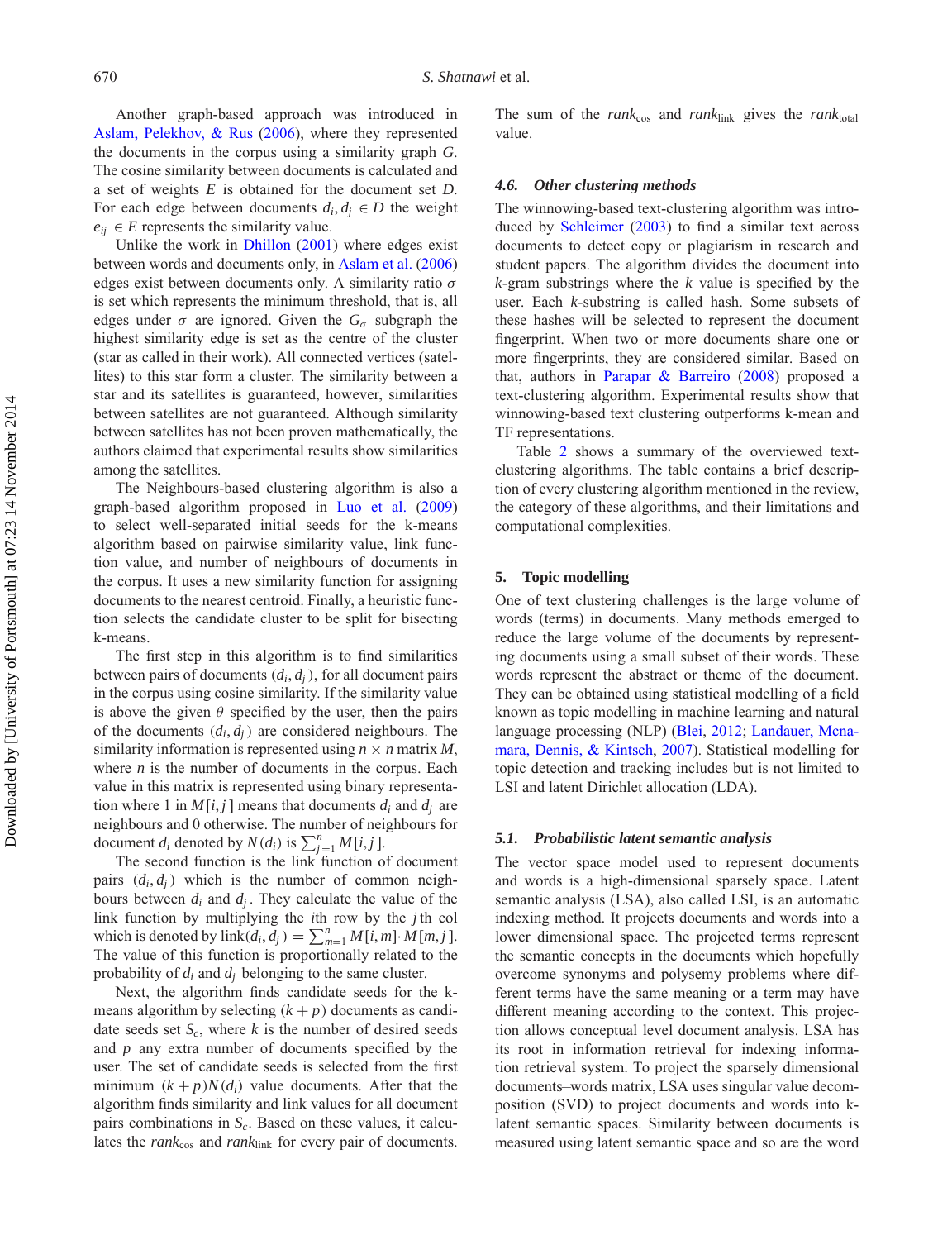| Algorithm                     | Category      | Description                                                                                                                                                                                                                                                                 | Limitation and computational efficiency                                                                                                                             |
|-------------------------------|---------------|-----------------------------------------------------------------------------------------------------------------------------------------------------------------------------------------------------------------------------------------------------------------------------|---------------------------------------------------------------------------------------------------------------------------------------------------------------------|
| Single linkage                | Hierarchical  | Merge data points based on the least<br>interconnect dissimilarity                                                                                                                                                                                                          | Chaining phenomenon, computationally<br>efficient. Time complexity $O(N \log N)$ .<br>Space complexity $O(N)$                                                       |
| Group-average<br>linkage      | Hierarchical  | Merges data points based on the average<br>similarity of all possible combinations of<br>documents                                                                                                                                                                          | Overcome chaining phenomenon.<br>Computationally expensive $O(N^3)$ .<br>Space $O(N^2)$                                                                             |
| Complete<br>linkage           | Hierarchical  | Merges data points based on the worst<br>similarity                                                                                                                                                                                                                         | Overcome chaining phenomenon.<br>Computationally expensive $O(N^2)$ .<br>Space $O(N)$                                                                               |
| k-means                       | Partitioning  | Starts by a set of kernels documents not<br>necessarily from the original corpus and<br>build the clusters around these documents<br>using closest similarity. The centroid of the<br>cluster is used in the next iteration.<br>Bisecting k-means is a variation of k-means | Computationally efficient $O(N \log N)$ .<br>Requires few iterations to converge.<br>Outperforms k-medoids                                                          |
| k-medoids                     | Partitioning  | Starts by a set of kernels documents from the<br>original corpus and build the clusters<br>around these documents using average<br>similarity. The quality of the clusters is<br>improved using objective function                                                          | Robust clusters generated                                                                                                                                           |
| Bipartite graph               | Graph based   | Documents and words are represented as<br>bipartite graph. Cut function is used to<br>cluster documents                                                                                                                                                                     | NP complete problem. Heuristic function<br>is used for optimal solution                                                                                             |
| Buckshot and<br>fractionation | Hybrid        | k-means-based clustering method. With<br>improvement in the kernels set selection<br>using buckshot and fractionation                                                                                                                                                       | Multiple runs of this algorithm generates<br>different clusters                                                                                                     |
| FTC and HFTC                  | Frequent item | Reduce the dimensionality of documents by<br>representing document using its frequent<br>terms set. FTC is bottom-up clustering.<br>HFTC is top-down clustering                                                                                                             | FTC generates clusters without<br>overlapping. HFTC generates<br>overlapped clusters. Both FTC and<br>HFTC outperform k-means and<br>k-medoids                      |
| Star-satellites               | Graph based   | Data points are represented as similarity<br>graph. A cosine similarity function is used.<br>A star is the centre of the cluster.<br>Documents that are above user-defined<br>threshold similarity are satellites                                                           | Similarity between satellites is not<br>guaranteed. Theorem exists in this<br>method failed to prove satellites<br>similarities. Time complexity<br>$O(N \log^2 N)$ |
| Windowing-<br>based           | Partitioning  | It divides the document into $k$ -gram<br>sub-strings. Then, a subset of these sub<br>strings represents the document fingerprints.<br>Documents share two or more fingerprints<br>are considered similar and clustered                                                     | Outperforms k-means and FTC                                                                                                                                         |

<span id="page-8-0"></span>Table 2. Text-clustering algorithms summary.

similarities. More details about LSA can be found in [Aggarwal](#page-12-12) [\(2012](#page-12-12)).

In practice, documents are added to the collection (corpus) rapidly. As a result, the document–term matrix needs updating, which in turn leads to a re-calculation of the latent semantic space to reflect the added documents. Repeating the whole process is computationally inefficient. Instead, two methods have been used which are fold-in and semantic space updating. The former computes the projection of the new documents using the existing LSI, which is computationally efficient. The latter overcomes the outdated models by adding new documents to the collection over time; however, indexing is not guaranteed to provide the best rank approximation.

Probabilistic LSA was introduced by [Hofmann](#page-12-28) [\(1999](#page-12-28)); this approach aims to statistically model co-occurrence information by applying a probabilistic framework to discover the latent semantic structure. The latent variables (topics) are associated with observed documents. For formal description, see [Hofmann](#page-12-28) [\(1999\)](#page-12-28).

#### *5.2. Latent Dirichlet allocation (LDA)*

LDA is a generative probabilistic modelling method. In practice, documents contain multiple topics and words distributed over many topics. LDA aims to capture all topics in the documents. It considers a topic as a distribution over words. These topics are assumed to be generated in advance. For each document, LDA is used to draw some topics that cover this document. Then, a topic is assigned to each word in the document and a word is selected from the topic words distribution. In practice,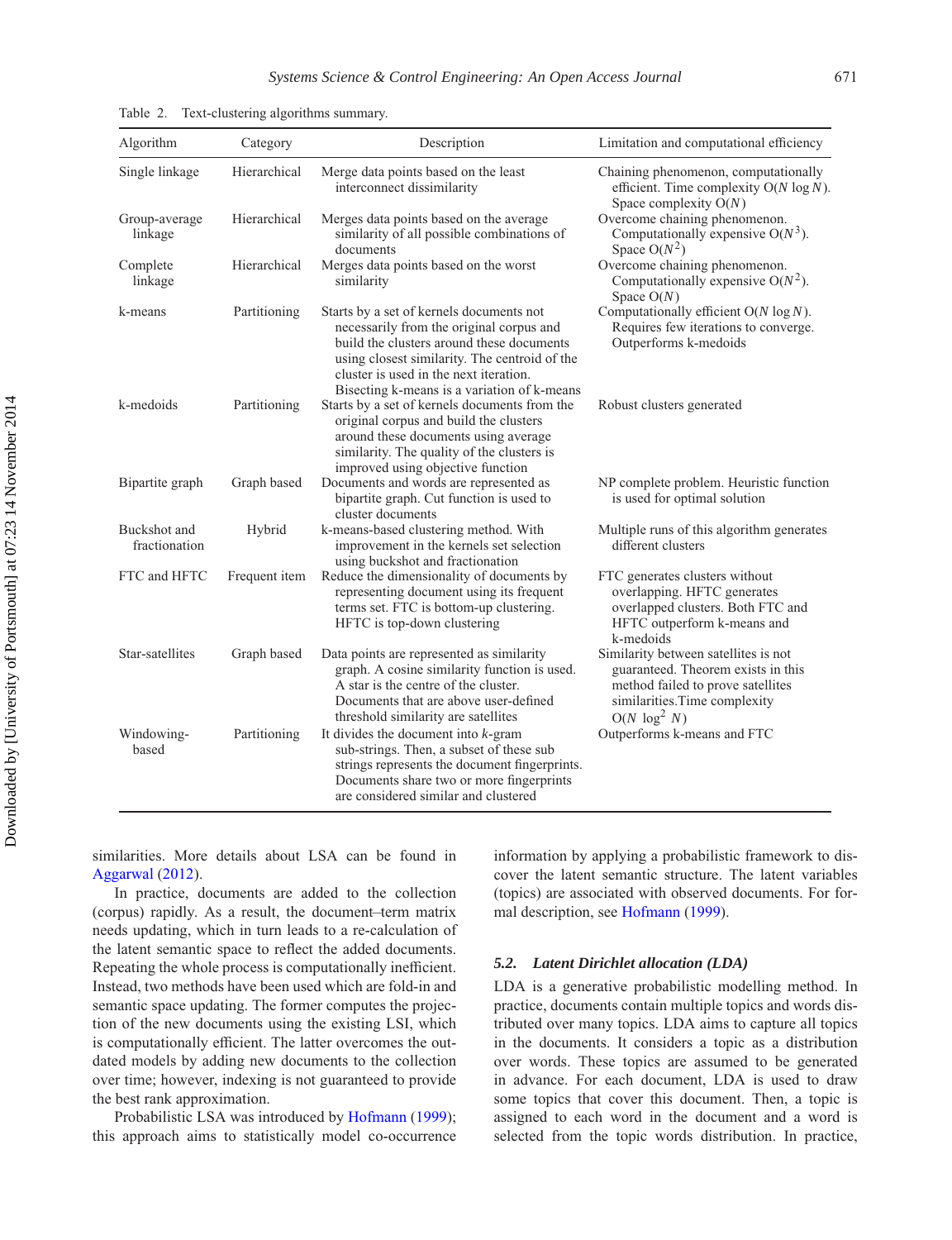topics, document topics distribution, and document words distribution over topic are unknown or hidden. Only documents are observed. As a result, the computational problem for topic modelling is to infer all hidden structures given the observed document.

In [Blei, Ng, & Jordan](#page-12-29) [\(2003\)](#page-12-29), a document collection of scientific research journals from 1880 to 2002 was used. These documents were not labelled and did not have any metadata, that is, only the text of the documents was observed. They assumed that 100 different topics exist in these documents, and they used LDA to infer the word distribution over these topics and the distribution of topics in all documents. They also studied how topics evolved over time.

## *5.3. Hierarchical generative probabilistic model*

The hierarchical generative probabilistic model based on the bigram model was introduced in [Wallach](#page-13-7) [\(2006](#page-13-7)). Marginal and conditional word counts are obtained from a corpus. The marginal count is the number of times a word occurred in the corpus. The conditional count is the number of times a word *wi* immediately followed another word  $w_i$ . Unlike LDA where word positions are ignored, in this model each word *wk* is predicted based on the word *wk*−1.

The bigram model based on the marginal and conditional counts predicts *wk* given the observed *wk*−1. This approach integrates bigram-based and topic-based models to achieve a better predictive accuracy over LDA or hierarchical LDA.

In [Tam & Schultz](#page-13-8) [\(2008](#page-13-8)), they extended the bigram model introduced by [Wallach](#page-13-7) [\(2006\)](#page-13-7). They present a correlated bigram LSA approach for an unsupervised language model adaptation for automatic speech recognition. They contributed to the bigram LSA by presenting a technique for topics correlation modelling using Dirichlet-tree prior. An algorithm for bigram LSA training via variational Bayes approach and model bootstrapping is proposed, which is scalable to large language model's settings. Moreover, they formulate the fractional Kneser–Ney smoothing to generalise the original Kneser–Ney smoothing which supports only integral counts.

#### *5.4. Discriminative probabilistic model*

In a study presented in [He, Chang, Lim, & Banerjee](#page-12-30) [\(2010](#page-12-30)), the authors examined the time factor in documents. Instead of representing documents as word vector space only, documents are represented in words and time vector space. A temporal discriminative probabilistic model was proposed for both offline and online topic detection and evaluated it for performance issues. In addition, they investigated several types of topic detection models: deterministic, discriminative and probabilistic mixture, and mixed membership. Experimental results showed that a

simple deterministic mixture is more efficient and effective than sophisticated models such as LDA.

The discriminative probabilistic model estimates posterior (conditional) probability of a given topic given an observed document. Adding a temporal element achieves best performance/complexity trade-off. In the offline topic detection model, they assume the existence of a set of features that discriminates documents in the corpus. Stop words and rare words are eliminated from these features. The probability of a new document is obtained by computing the conditional probability of the new document for all sets of discriminative features. On the other hand, online topic detection incrementally examines each incoming document to assess whether it belongs to a new topic or an existing topic. Some researchers refer to this process as evolved topic detection instead of online topic detection [\(Aggarwal, Han, Wang, & Yu](#page-12-31), [2003](#page-12-31)).

## *5.5. Non-probabilistic topic detection*

A non-probabilistic online topic detection technique was introduced in [Allan et al.](#page-12-32) [\(2005](#page-12-32)) to cluster news stream. It detects events (topics) and assigns the incoming story to one of the existing topics or creates a new topic if the incoming story contains a new topic.

Each document is represented by the top 1000 weighted words that occur in the story as a vector, using the vector space model. Its similarity to every previous document is calculated using the cosine similarity function. The document is assigned to the nearest neighbour if the similarity value is above a given threshold or a new topic is created if the similarity is below that threshold. The authors explored several techniques to enhance the quality of the topic clusters, such as different weightings for words, different criteria for document selection and penalties. These, however, did not lead to a significant increase in cluster quality.

Finally, when they used the average-link clustering, where every cluster is represented by its centroid, the generated clusters were more robust and computationally efficient.

Table [3](#page-10-0) presents a summary of topic detection methods.

## <span id="page-9-0"></span>**6. Intelligent MOOCs feedback management system architecture**

In this section, we introduce our proposed MOOCs feedback management system architecture (*iMOOC*), which is depicted in Figure [4.](#page-10-1) We use the *iMOOC* abbreviation to stand for intelligent MOOC. The system has three basic modules: topic detection, clustering, and feedback.

Students register for one of the MOOCs and interact with the system by viewing or downloading course materials, reading posts of other students and receiving feedback. Students can also send comments or feedback to the system using the MOOCs' forum utility. As each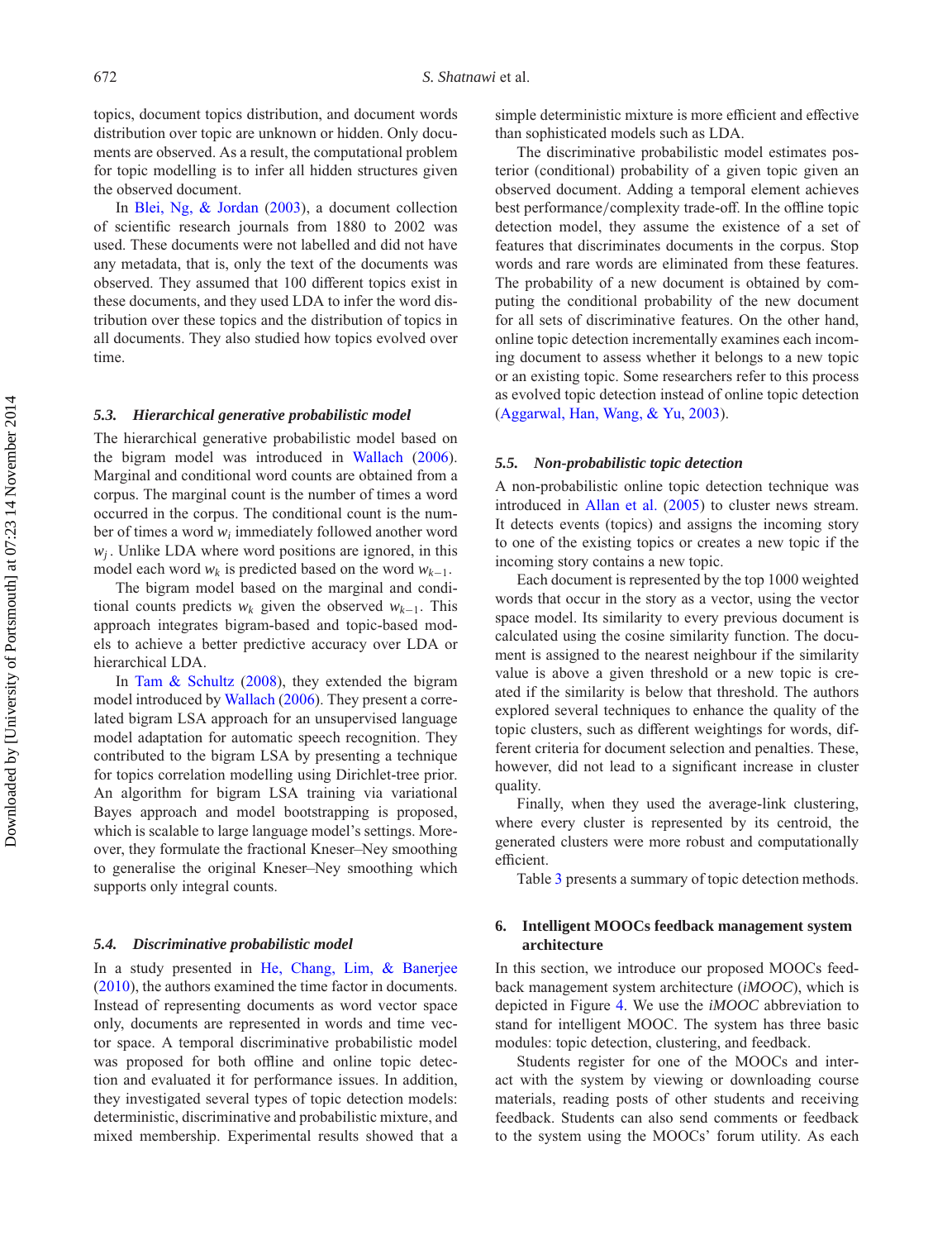| Approach                               | Category           | Description                                                                                                                                                                                       |
|----------------------------------------|--------------------|---------------------------------------------------------------------------------------------------------------------------------------------------------------------------------------------------|
| <b>LSA</b>                             | Vector space model | Using SVD to project documents and words into lower<br>dimensional space. Fold-in and semantic space<br>updating are two methods to enhance computational<br>efficiency                           |
| <b>PLSA</b>                            | Probabilistic      | Statistically model co-occurrences information using<br>aspect model. It applies probabilistic framework to<br>discover latent semantic structure                                                 |
| <b>LDA</b>                             | Probabilistic      | Generative probabilistic modelling aims to capture<br>multiple topics exist in a document                                                                                                         |
| Hierarchical generative model (Bigram) | Probabilistic      | Extends LDA where word position and co-occurrence<br>are considered. Bigram model based on marginal and<br>conditional counts is used. Space complexity $O(V^2 K)$ ,<br>V: vocabulary, K: topics  |
| Discriminative model                   | Probabilistic      | Time factor is considered. Documents are represented<br>by words and times vectors. The temporal<br>discriminative probabilistic model is used for online<br>and online documents                 |
| Experimental model                     | Cluster-based      | Clustering documents based on the topics exist in these<br>documents. Experimentally many techniques were<br>implemented. Average link clustering outperforms<br>other used clustering techniques |

<span id="page-10-0"></span>



<span id="page-10-1"></span>Figure 4. MOOCs feedback management system architecture.

course has a large volume of students, large amounts of streaming text data (exchanges) will be created.

MOOC discussions are a fertile environment for gaining insight into the cognitive process of the learners. Analysis of forums' information enables us to obtain information about participants' levels of content knowledge, learning strategy, or social communication skills.

A variety of participant exchanges exist in MOOC forums. These exchanges include, but are not limited to, getting other participants' help, scaffolding others understanding, or constructing content knowledge between learners. Effective exchanges require communication and content knowledge utilisation and integration. As a result, this leads to successful knowledge-building.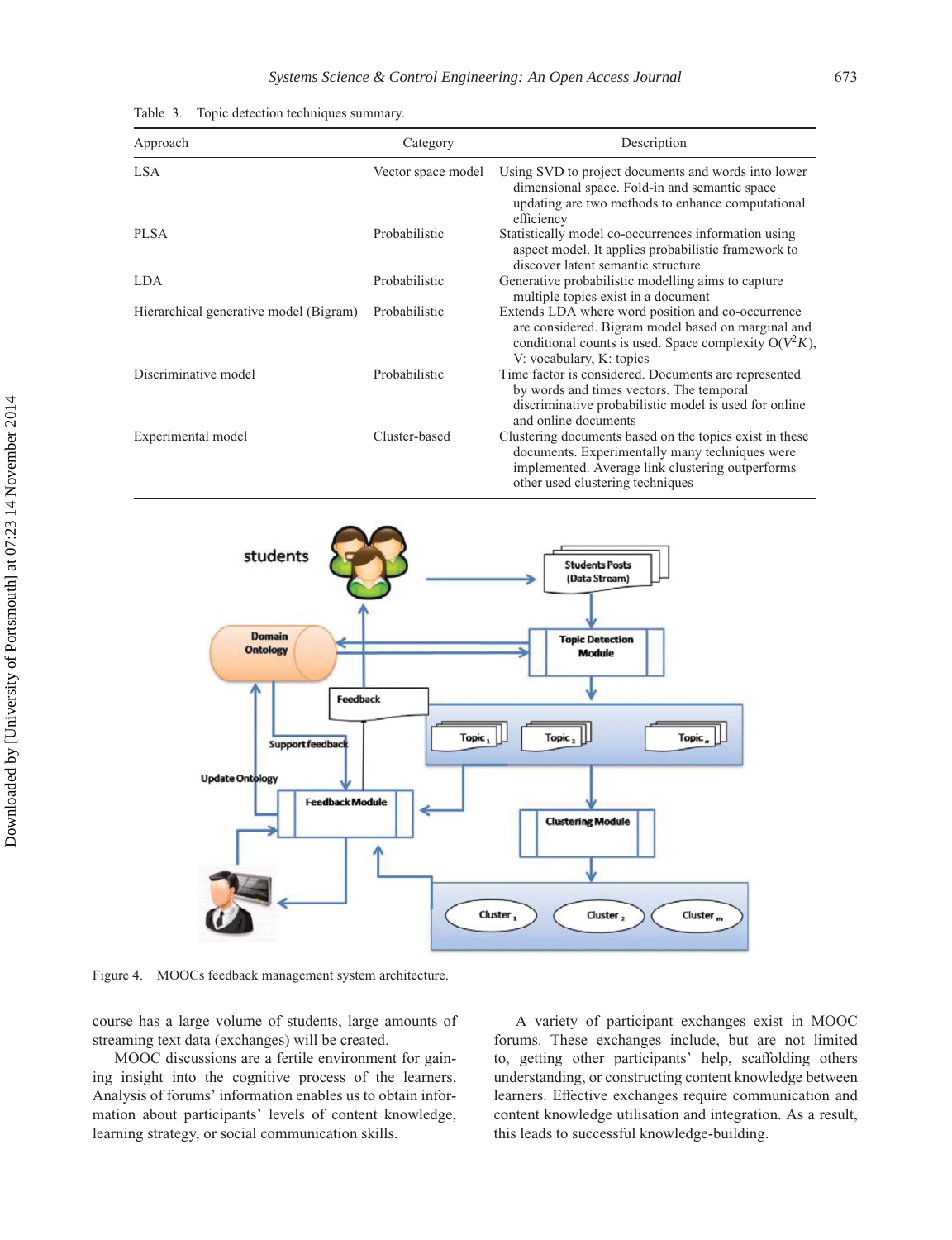Current MOOC settings do not provide participants (educators and learners) with any kind of analysis of forums' contents. Content analysis aims to describe the attribute of the message or post. An initial step in analysing forums' contents is to identify the topic and the role of the participants. Obviously, this process cannot be performed manually in MOOCs. A variety of techniques can be used to identify the topic of forum posts, which includes clustering, topic detection, or machine learning.

*iMOOC* processes streaming data using the topic detection module which is responsible for identifying topics in these posts by communicating with the domain ontology. The domain ontology is built based on the course being offered; however, this domain ontology can be expanded to include all existing MOOCs. As a result, students' posts will be grouped into topics (topic<sub>1</sub>, topic<sub>2</sub>, ..., topic<sub>n</sub>); these topics usually evolve over time, which can be seen as a concept drift. Although this concept drift is not included in the architecture, it is taken into account by the system. After the identification of topics, this information is passed to the clustering module.

The *iMOOC* clustering module groups the topics using hierarchical clustering techniques into (cluster<sub>1</sub>, cluster<sub>2</sub>, ... , cluster*m*), where *n* and *m* need not have to be equal, that is, the number of topics is not necessarily the same as the number of clusters. The third module generates suitable feedback for the students based on the domain ontology, detected topic, and the cluster the post belongs to. In this module, NLP and machine learning are incorporated to generate the feedback and enhance the quality and credibility of the system.

The domain ontology is dynamically changed and enhanced based on the identified topics and students feedback. For students feedback, we assumed that a reasonable command of English exists. Typos will be automatically corrected based on a dictionary module designed for this system. As topics may evolve over time, a concept drift module is embedded in the topic detection module. Also, some topics may fall out of the scope of the course which is detected using outlier clustering methods.

The aforementioned modules work according to the following methodology. We start by building the MOOC ontology; building an ontology is an expensive task in terms of the time and effort involved. Hence, we aim to automate this task by using course text books and text notes as the MOOC domain knowledge. First, we build the term–document matrix for the domain knowledge and then use the most frequent terms as the ontology terms. Next, we find the frequent bigram, trigram, and *n*-gram expressions to form our MOOC concepts and entity names. The table of contents is used to form the hierarchical representation of the MOOC ontology.

In the topic detection module, we use the entity names obtained in the process of building the domain ontology to construct a deterministic finite automata (DFA). As a result, we have the DFAs state table which is similar to

the table used by compilers. Then, the state table is used to parse students' posts (comments, questions, or feedback) and label them. In the case of multiple labels for a post, we consult the hierarchical ontology and get the closest common parent to be the post's label.

In the clustering module, students' posts are clustered based on their labels. A new post is compared to all existing posts in the given cluster to find its semantic similarity to other posts. When a semantic text similarity is found we send the stored feedback to the student. When no similarity is found we send this post to the instructor to assign feedback to it.

Some components of the proposed system have been implemented. The system processes student posts and it identifies content topics and their properties. Course contents were represented using the ontology representation. The system starts by acquiring all course concepts and their relationships. Then for every concept a feedback response is populated in the ontology. After identifying topics and properties, the system sends back the feedback to the student. Experimental results show promising results [\(Shatnawi, Gaber, & Cocea,](#page-12-33) [2014\)](#page-12-33).

With this approach, we aim to (a) enhance the learning experience of students using MOOCs by personalising their interaction with the system; (b) provide students with informative feedback by leveraging data mining and NLP techniques; and (c) automate the course ontology building process using data mining and NLP techniques.

## <span id="page-11-0"></span>**7. Summary and future work**

MOOCs are new phenomena in e-learning systems and may change the shape of education in the coming few years. Traditional learning management system platforms are not suitable for MOOCs owing mainly to the massive volume of learners. In this paper, techniques that can be used to manage MOOCs and contribute to their success were outlined. Text mining, streaming text mining, and topic detection were discussed, along with how MOOCs can leverage these techniques to personalise students' interactions with MOOC systems. We proposed *iMOOC* to manage MOOCs feedback by using data mining, ontologies, and NLP techniques in order to provide students with automated feedback based on their posts.

The system will be implemented in the future and be validated using real big data obtained from MOOC systems. The proposed system will be tested using real student data obtained from a Coursera offered course in 'Introduction to Databases' with 11,098 students enrolled. Instructors and students posted 21,085 contributions as questions, no[tes, or peer-feedback \(](#page-12-34)Coursera piazza report for db course, [2013\)](#page-12-34).

A variety of data mining techniques will be used, evaluated, and benchmarked. To personalise students' interactions with *iMOOC*, other information about students' interaction and demographics will be incorporated with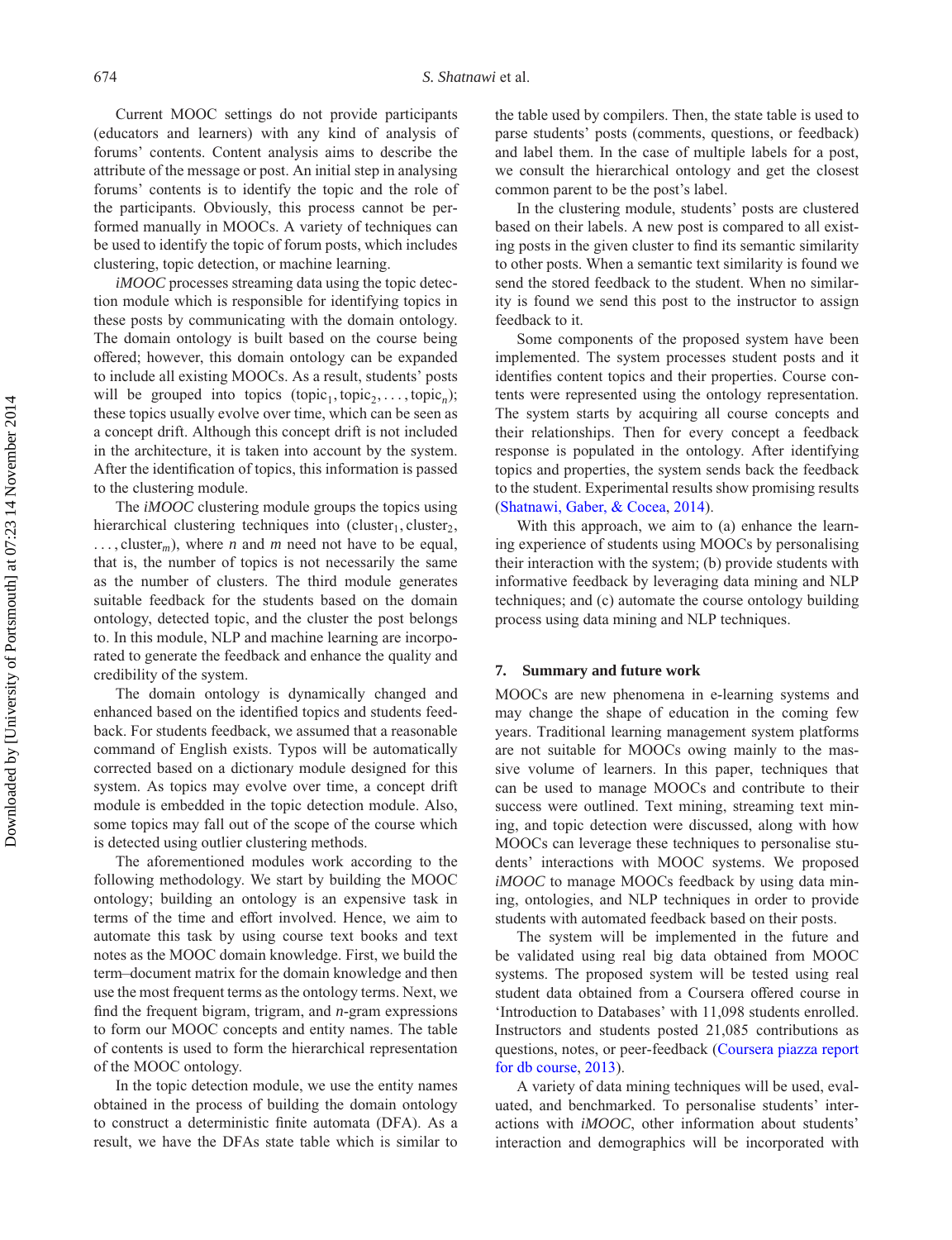*iMOOC* to discover a better organisation and management of MOOCs.

## **Note**

<span id="page-12-15"></span>1. A greater similarity corresponds to a shorter distance.

#### **References**

- <span id="page-12-1"></span>Aggarwal, C. C. (2011). An introduction to social network data analytics. In C. C. Aggarwal (Ed.), *Social Network Data Analytics* (pp. 1–15). New York, NY: Springer.
- <span id="page-12-12"></span>Aggarwal, C. C. (2012). Mining text streams. In C. C. Aggarwal & C. Zhai (Eds.), *Mining text data* (pp. 1–10). New York, NY: Springer.
- <span id="page-12-18"></span>Agrawal, R., & Srikant, R. (1994). *Fast algorithms for mining association rules in large databases*. Proceedings of the 20th international conference on very large data bases. VLDB'94 (pp. 487–499). San Francisco, CA: Morgan Kaufmann.
- <span id="page-12-13"></span>Aggarwal, C., & Zhai, C. (2012). A survey of text clustering algorithms. In C. C. Aggarwal & C. Zhai, C. (Eds.), *Mining text data* (pp. 77–128). New York, NY: Springer.
- <span id="page-12-31"></span>Aggarwal, C. C., Han, J., Wang, J., & Yu, P. S. (2003). *A framework for clustering evolving data streams* (pp. 81–92). Berlin: VLDB Endowment.
- <span id="page-12-32"></span>Allan, J., Harding, S., Fisher, D., Bolivar, A., Guzman-Lara, S., & Amstutz, P. (2005). *Taking topic detection from evaluation to practice*. Proceedings of the 38th annual Hawaii international conference on system sciences (HICSS'05) – Track 4 (Vol. 4, pp. 101–110). Washington, DC: IEEE Computer Society.
- <span id="page-12-23"></span>Aslam, J., Pelekhov, E., & Rus, D. (2006). The star clustering algorithm for information organization. In J. Kogan, C. Nicholas, & M. Teboulle (Eds.), *Grouping Multidimensional Data* (pp. 1–23). Berlin Heidelberg: Springer.
- <span id="page-12-21"></span>Augustson, J., & Minker, J. (1970). An analysis of some graph theoretical cluster techniques. *Journal of the ACM*, *17*(4), 571–588.
- <span id="page-12-20"></span>Beil, F., Ester, M., & Xu, X. (2002). *Frequent term-based text clustering*. Proceedings of the eighth ACM SIGKDD international conference on knowledge discovery and data mining. KDD'02 (pp. 436–442). New York, NY: ACM.
- <span id="page-12-26"></span>Blei, D. M. (2012). Probabilistic topic models. *Communications of the ACM*, *55*(4), 77–84.
- <span id="page-12-29"></span>Blei, D. M., Ng, A. Y., & Jordan, M. I. (2003). Latent Dirichlet allocation. *Journal of Machine Learning Research*, *3*, 993– 1022.
- <span id="page-12-11"></span>Breslow, L. B., Pritchard, D. E., DeBoer, J., Stump, G. S., Ho, A. D., & Seaton, D. T. (2013). Studying learning in the worldwide classroom: Research into edx's first MOOC. *Research & Practice in Assessment*, *8*, 13–25.
- <span id="page-12-8"></span>Cooper, S., & Sahami, M. (2013). Reflections on Stanford's MOOCs. *Communications of the ACM*, *56*(2), 28–30.
- <span id="page-12-34"></span>Coursera piazza report for db course. (2013). Retrieved from [https://piazza.com/stats/report/hbtmlzostxhfc.](https://piazza.com/stats/report/hbtmlzostxhfc)
- <span id="page-12-16"></span>Cutting, D. R., Karger, D. R., Pedersen, J. O., & Tukey, J. W. (1992). *Scatter/gather: A cluster-based approach to browsing large document collections*. Proceedings of the 15th annual international ACM SIGIR conference on research and development in information retrieval. SIGIR'92 (pp. 318–329). New York, NY: ACM.
- <span id="page-12-5"></span>Daniel, J. (2012). Making sense of MOOCs: Musings in a maze of myth, paradox and possibility. *Journal of Interactive Media in Education*, *3*(0). Retrieved October 17, 2013, from:

[http://www-jime.open.ac.uk/jime/article/viewArticle/2012-](http://www-jime.open.ac.uk/jime/article/viewArticle/2012-18/html) [18/html](http://www-jime.open.ac.uk/jime/article/viewArticle/2012-18/html)

- <span id="page-12-22"></span>Dhillon, I. S. (2001). *Co-clustering documents and words using bipartite spectral graph partitioning* (pp. 269– 274). Austin, TX: University of Texas. Retrieved from [http://www.ncstrl.org:8900/ncstrl/servlet/search?formname=](http://www.ncstrl.org:8900/ncstrl/servlet/search?formname=detail\&id=oai%3Ancstrlh%3Autexas_cs%3AUTEXAS_CS%2F%2FCS-TR-01-05) detail\[&id=oai%3Ancstrlh%3Autexas\\_cs%3AUTEXAS\\_](http://www.ncstrl.org:8900/ncstrl/servlet/search?formname=detail\&id=oai%3Ancstrlh%3Autexas_cs%3AUTEXAS_CS%2F%2FCS-TR-01-05) [CS%2F%2FCS-TR-01-05](http://www.ncstrl.org:8900/ncstrl/servlet/search?formname=detail\&id=oai%3Ancstrlh%3Autexas_cs%3AUTEXAS_CS%2F%2FCS-TR-01-05)
- <span id="page-12-2"></span>Gaber, M. M., Zaslavsky, A., & Krishnaswamy, S. (2005). Mining data streams a review. *SIGMOD Record*, *34*(2), 18–26.
- <span id="page-12-19"></span>Han, J., Pei, J., & Yin, Y. (2000). Mining frequent patterns without candidate generation. *SIGMOD Record*, *29*(2), 1–12.
- <span id="page-12-30"></span>He, Q., Chang, K., Lim, E. P., & Banerjee, A. (2010). Keep it simple with time: A reexamination of probabilistic topic detection models. *IEEE Transactions on Pattern Analysis and Machine Intelligence*, *32*(10), 1795–1808.
- <span id="page-12-28"></span>Hofmann, T. (1999). *Probabilistic latent semantic indexing*. Proceedings of the 22nd annual international ACM SIGIR conference on research and development in information retrieval. SIGIR'99 (pp. 50–57). New York, NY: ACM.
- <span id="page-12-9"></span>Hyman, P. (2012). In the year of disruptive education. *Communications of the ACM*, *55*(12), 20–22.
- <span id="page-12-10"></span>Kaczmarczyk, L. C. (2013). MOOCs! *ACM Inroads*, *4*(1), 19–20.
- <span id="page-12-4"></span>Kop, R., Fournier, H., & Mak, J. (2011). A pedagogy of abundance or a pedagogy to support human beings? Participant support on massive open online courses. *International Review of Research in Open and Distance Learning*, *12*(7), 74–93.
- <span id="page-12-27"></span>Landauer, T. K., Mcnamara, D. S., Dennis, S., & Kintsch, W. (Eds.). (2007). *Handbook of latent semantic analysis*. Mahwah, NJ: Lawrence Erlbaum Associates.
- <span id="page-12-0"></span>Liu, B. (2007). *Web data: mining exploring hyperlinks, contents, and usage data*. Heidelberg, Berlin: Springer.
- <span id="page-12-6"></span>Liu, Y. B., Cai, J. R., Yin, J., & Fu, A.W.-C. (2008). Clustering text data streams. *Journal of Computer Science and Technology*, *23*, 112–128.
- <span id="page-12-17"></span>Luo, C., Li, Y., & Chung, S. M. (2009). Text document clustering based on neighbors. *Data Knowledge Engineering*, *68*(11), 1271–1288. (Including special section: Conference on privacy in statistical databases (PSD 2008) six selected and extended papers on database privacy.)
- <span id="page-12-7"></span>Mazoue, J. G. (2013). *The MOOC model: Challenging traditional education*. ELI 2013 online spring focus session 2013: Learning and the MOOC, EduCause Review Online. Retrieved from [http://www.educause.edu/ero/article/mooc](http://www.educause.edu/ero/article/mooc-model-challenging-traditional-education)[model-challenging-traditional-education](http://www.educause.edu/ero/article/mooc-model-challenging-traditional-education)
- <span id="page-12-14"></span>Murtagh, F., & Contreras, P. (2012). Algorithms for hierarchical clustering: An overview. *Wiley Interdisciplinary Reviews: Data Mining and Knowledge Discovery*, *2*(1), 86–97.
- <span id="page-12-3"></span>O'Callaghan, L., Mishra, N., Meyerson, A., Guha, S., & Motwani, R. (2002). *Streaming-data algorithms for high-quality clustering*. Proceedings of the 18th international conference on data engineering (pp. 685–694). San Jose, CA.
- <span id="page-12-25"></span>Parapar, J., & Barreiro, A. (2008). Winnowing-based text clustering. In J. G. Shanahan, S. Amer-Yahia, I. Manolescu, Y. Zhang, D. A. Evans, A. Kolcz, ... A. Chowdhury (Eds.), *CIKM* (pp. 1353–1354). New York, NY: ACM.
- <span id="page-12-24"></span>Schleimer, S. (2003). *Winnowing: Local algorithms for document fingerprinting*. Proceedings of the 2003 ACM SIGMOD international conference on management of data 2003 (pp. 76–85). New York, NY: ACM Press.
- <span id="page-12-33"></span>Shatnawi, S., Gaber, M. M., & Cocea, M. (2014). *Automatic content related feedback for MOOCs based on course domain ontology*. IDEAL. Lecture Notes in Computer Science. Springer. International Publishing AG, Cham. Retrieved from [http://link.springer.com/chapter/10.1007%2F978-3-](http://link.springer.com/chapter/10.1007%2F978-3-319-10840-7_4#page-1) [319-10840-7\\_4#page-1](http://link.springer.com/chapter/10.1007%2F978-3-319-10840-7_4#page-1)